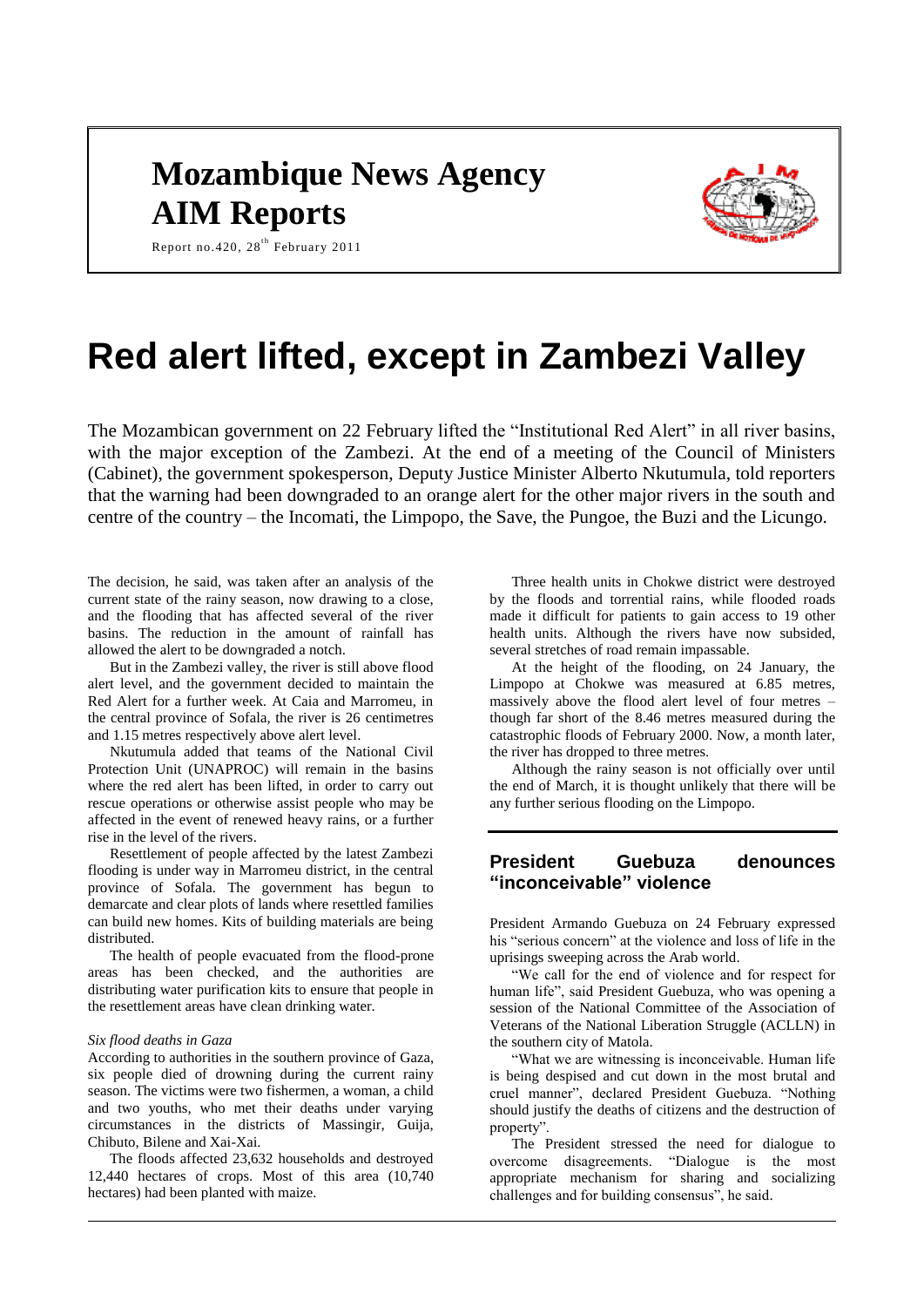# **Economic impact of HIV/AIDS discussed**

More than half of the funds for health activities in Mozambique are channelled to the fight against HIV/AIDS, according to Health Minister Alexandre Manguele. Speaking at a Maputo Forum on the "Economic Impact of HIV/AIDS", Manguele put the total annual health budget at \$138.7 million, with the HIV/AIDS area swallowing \$78 million.

The minister recognised that the main problem for health care in the country has always been underfinancing. People still had to walk long distances to the nearest health unit, the country was chronically short of ambulances, and faced a high maternal mortality rate – but resources had to be channelled away from these problems to meet the threat of AIDS.

Manguele admitted that "nobody is satisfied" with the results from the massive advertising campaigns on AIDS, "but if we hadn't done that advertising the situation would have been much worse".

The number of people receiving the life-prolonging anti-retroviral drugs has now reached around 250,000 – but Manguele acknowledged that of the estimated 1.4 million HIV-positive Mozambicans, some 650,000 had now reached the stage in the disease when they ought to be receiving anti-retrovirals.

Salim Vala of the Ministry of Planning and Development said that between 2000 and 2010 about \$100 million was spent because of losses of staff caused by HIV/AIDS. Highly skilled personnel died at the height of their careers, and had to be replaced. Thus resources that could have been spent on other development areas were used to make good the losses caused by AIDS. Vala estimated that AIDS had knocked one per cent per year off Mozambique's economic growth rate.

Romeu Rodrigues, the chairperson of the Association of Businesses against AIDS (ECOSIDA), stressed the impact of the disease in robbing companies of skilled and experienced workers. On the Mozambican labour market it was difficult to find replacements for people with 10 or 15 years of experience who fell victim to AIDS.

One bright spot was that 720 companies were now members of ECOSIDA, and 120,000 of their workers have been involved in HIV/AIDS awareness programmes.

Economist Constantino Marrengula warned that, because it struck down people of productive age, AIDS could have an impact on the competitiveness of the economy. With all the costs that AIDS imposed on households, companies and the state, "the level of savings in the economy, already low, will drop still further".

The latest statistics on HIV/AIDS published last year after the first genuinely national survey, with a sample of over 18,000 people, showed an HIV prevalence rate of 11.5 per cent among people aged between 15 and 49. But there was a sharp gender difference – the rate among women was 13.1 per cent, and among men 9.2 per cent.

The survey showed that poverty does not cause AIDS. For it turns out that the people most at risk of catching HIV are not poor illiterates living in the countryside, but the relatively rich and well-educated in the towns. The urban prevalence rate is 15.9 per cent, while in the countryside it is 9.2 per cent.

9.8 per cent of women and 7.2 per cent of men who had never completed primary education are HIV-positive.

But for those with secondary or higher education, the figures are 15 per cent for women and 10.1 per cent for men. In the poorest wealth quintile, only six per cent are HIV-positive. In the richest quintile, the figure reaches 17.4 per cent.

The Forum was organised by the media group SOICO, owners of the television station STV, and the daily paper "O Pais", and was financed by the US embassy.

#### **Plans to reduce illiteracy to 30 per cent**

The Mozambican government has said it is committed to reducing the illiteracy rate from the current estimated rate of 48.1 per cent to 30 per cent by 2015, by stepping up its literacy and adult education programmes.

On 22 February the Council of Ministers (Cabinet) approved the content of its Second Literacy and Adult Education Strategy, which envisages making a million adults literate per year.

Deputy Education Minister Augusto Jone told reporters "this is a challenge, but there is no activity without challenges". He did not reveal how much the implementation of the strategy will cost.

Jone was confident that the target can be reached. He pointed out that, when the First Literacy and Adult Education Strategy was approved, in 2005, the illiteracy rate was 60.5 per cent. Between 2005 and 2010, the rate was cut to 48.1 per cent.

"The objectives of the first strategy were met in full", said Jone, "and so the government thought it appropriate to debate in Cabinet a second strategy". This would continue with the actions envisaged in the first strategy, and "will continue to involve civil society and our cooperation partners".

There is a long history of literacy campaigns in Mozambique. When the country won its independence in 1975 the illiteracy rate was estimated at 93 per cent. Three mass literacy campaigns were launched, in 1978, 1979 and 1980, the cumulative effect of which was to reduce the illiteracy rate to 72 per cent.

But this momentum was interrupted by war, which saw education and health activities deliberately targeted by the apartheid-sponsored rebels. Only after the end of the war in 1992 was it possible to design new literacy programmes.

The 2007 population census gave a snapshot of illiteracy. It found that, of the population aged five and above, 7.29 million knew how to read and write, while 8.64 million were illiterate. A further 299,000 said they were only able to read, not write, while 151,000 did not answer the question. So the illiteracy rate at the date of the census, August 2007, among people of primary school age and above, was 52.7 per cent.

But illiteracy is heavily structured by gender, age and the rural/urban divide. In short, most urban men can read and write, and among those in their early teens (who will have had a fairly complete primary education) this becomes an overwhelming majority. But the great majority of rural women remain illiterate. Among older rural women, illiteracy is almost universal.

The census found only 16,030 women aged 60 and above who were literate, and 351,718 who were illiterate. So the illiteracy rate among older rural women was 95.6 per cent in 2007.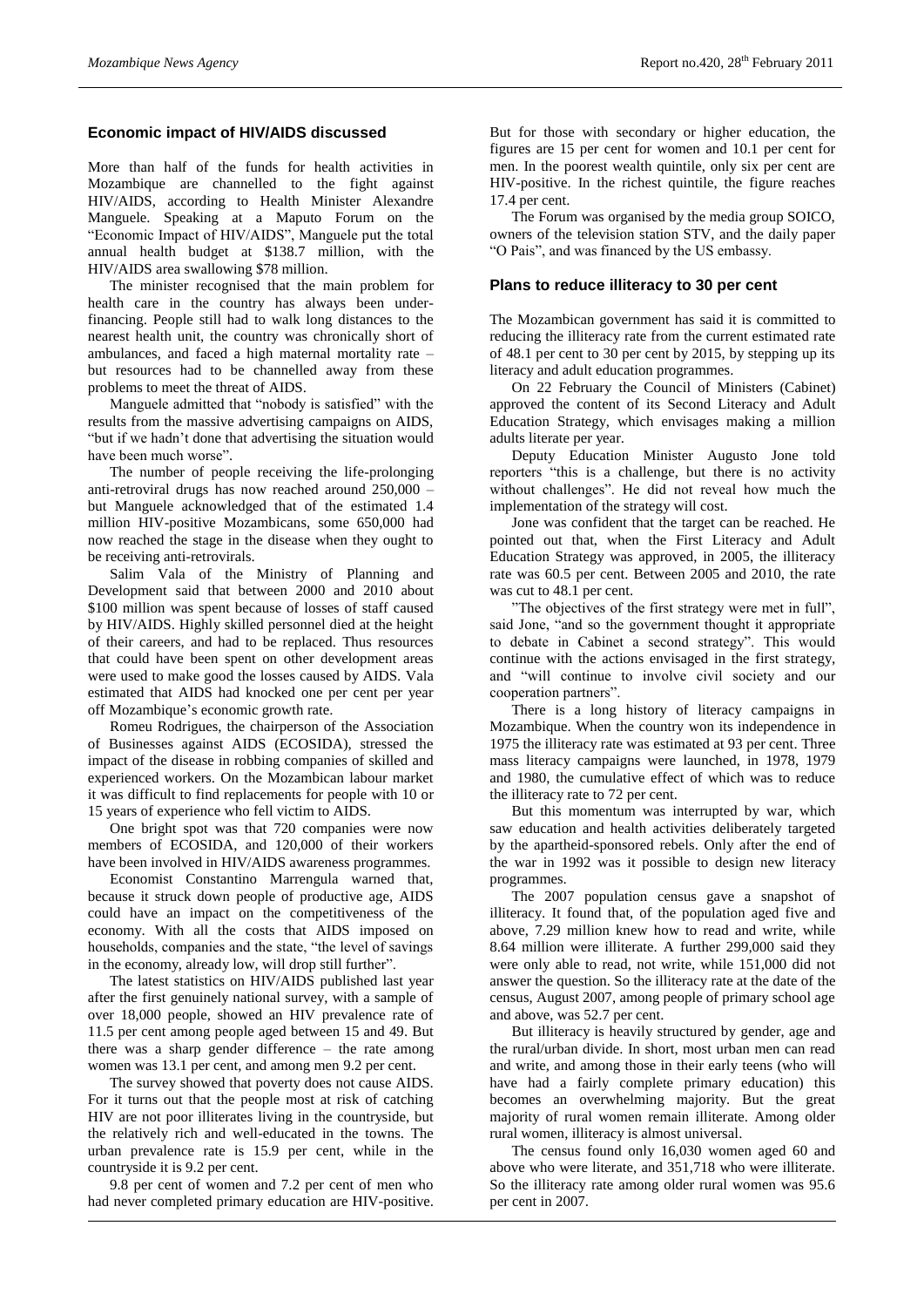#### **Maputo water expansion 60 per cent complete**

The project to expand the water supply in Maputo and Matola and the neighbouring district of Boane is at an advanced stage, and could be concluded by the end of this year, according to Pedro Paulino, managing director of the Mozambican government's Water Supply Investment and Assets Fund (FIPAG).

Speaking to reporters in Boane on 14 February, Paulino said the work, which began in early 2010, is now 60 per cent complete, and some people who had never had access to safe water before are now benefiting from it.

The project, budgeted at  $\epsilon$ 95 million (\$128 million), seeks to increase the production and transport of treated water from the Umbeluzi river, reduce water losses, and rehabilitate and expend the water distribution network, including the construction of new distribution centres.

The project includes expanding the scope of small private water suppliers who sell water from wells to people living in parts of Maputo and Matola not yet reached by the FIPAG network.

Paulino said that, by the end of this year, the percentage of people living in Maputo, Matola and Boane with access to safe drinking water should rise from the current 40 per cent to 73 per cent. In absolute terms, that means that the number of people with access to clean water will rise from 670,000 to 1.5 million.

Consumers will also enjoy water supply 24 hours a day, rather than the current 12 hours.

Before the start of the project, half of all the treated water distributed in Maputo, Matola and Boane was lost in leaks. FIPAG hopes that the project will reduce the level of losses to 25 per cent. FIPAG also intends to increase water storage capacity in the three areas from 144,000 to 240,000 cubic metres.

Of the  $E$ 95 million invested in the project, 13.8 per cent comes from the Mozambican state budget. The rest is provided by the European Investment Bank (EIB), the European Union, the French Development Agency, and the Dutch government.

#### **Netherlands invests €27 million in water sector**

The Dutch government invested over  $E27$  million (about \$37 million) in the Mozambican water sector during 2010, according to the Dutch embassy. In the context of their long-standing partnership, Mozambique and the Netherlands now want to explore new forms of cooperation based on public-private partnerships.

To this end the Dutch embassy organised a seminar in Maputo on 24 February attended by government and municipal representatives, and 50 specialists and managers from the water sector.

The purpose of the meeting was to make a "market assessment" of the water sector in Mozambique and Holland, to analyse the water policies currently in force, and to look at the challenges facing the sector.

The participants, the embassy said, discussed water supply and sanitation, the management of river basins (including the navigability of rivers), coastal protection and land reclamation, and agriculture and irrigation.

It concluded that the specific problems of the water sector cannot be approached one by one, and what is required are "systemic solutions".

# **ENI/GALP to drill for oil in July**

The Mozambican government's National Petroleum Institute (INP) on 24 February confirmed that a consortium formed by the Italian oil company ENI and the Portuguese company GALP will shortly drill for oil in very deep waters in the Rovuma basin, off the coast of the northern province of Cabo Delgado.

Isabel Chivambe, the INP's director for projects and development, told reporters that the consortium intends to drill two exploratory wells. The work will start in July.

GALP has already stated that the Rovuma Basin has a high potential for oil discoveries, while the American company Anadarko has even compared the oil potential of the Rovuma Basin with that of the Gulf of Mexico

Chivambe noted that ENI and GALP will be drilling alongside a block where Anadarko recently discovered large deposits of natural gas. "So this is considered an area with great potential for the occurrence of hydrocarbons", she said.

The Rovuma basin block allocated to ENI presents enormous challenges since the water is 2,600 metres deep. The block covers an area of 17,646 square kilometres, and ENI's exploration rights last until February 2015.

#### **No buyers for Mossurize wheat**

Farmers in Mossurize district, in the central province of Manica, have produced wheat as requested by the government – but nobody has come to buy it from them.

According to a report in the Beira daily paper "Diario de Mocambique", last year Mossurize produced 900 tonnes of wheat, as part of the government's drive to step up local production of this grain and reduce imports. But the baking companies did not send trucks to Mossurize to pick up the peasants' production. To avoid complete loss of the wheat, the Mossurize district authorities took the initiative of training the farmers into how to make wheat flour and bake their own bread.

The district director of economic activities, Francisco Navalha, said this did at least solve the problem of local bread shortages, and ended the import of bread from neighbouring Zimbabwe.

"Today you can see small ovens in the villages where large amounts of bread and cakes are baked", said Navalha. "Bread has now become part of the household income".

As for the current agricultural campaign, Navalha said the farmers hope to harvest some 300,000 tonnes of crops (mostly grains and beans) grown on 278,000 hectares. Since December, rains have been falling regularly, which means that the crops are in a much better condition than at the same time in 2010.

Navalha said the district had received in advance 32 tonnes of improved seeds, which were distributed free of charge to peasant farmers, with the technical assistance of rural extensionists.

"So far we haven't had any pests", he said, unlike last year, when insects destroyed much of what was sown.

He pointed out that the soils in Mossurize were favourable for producing wheat and many other crops. The district's livestock potential has led to the use of animal traction, with peasants using about 16,000 head of oxen to pull their ploughs.